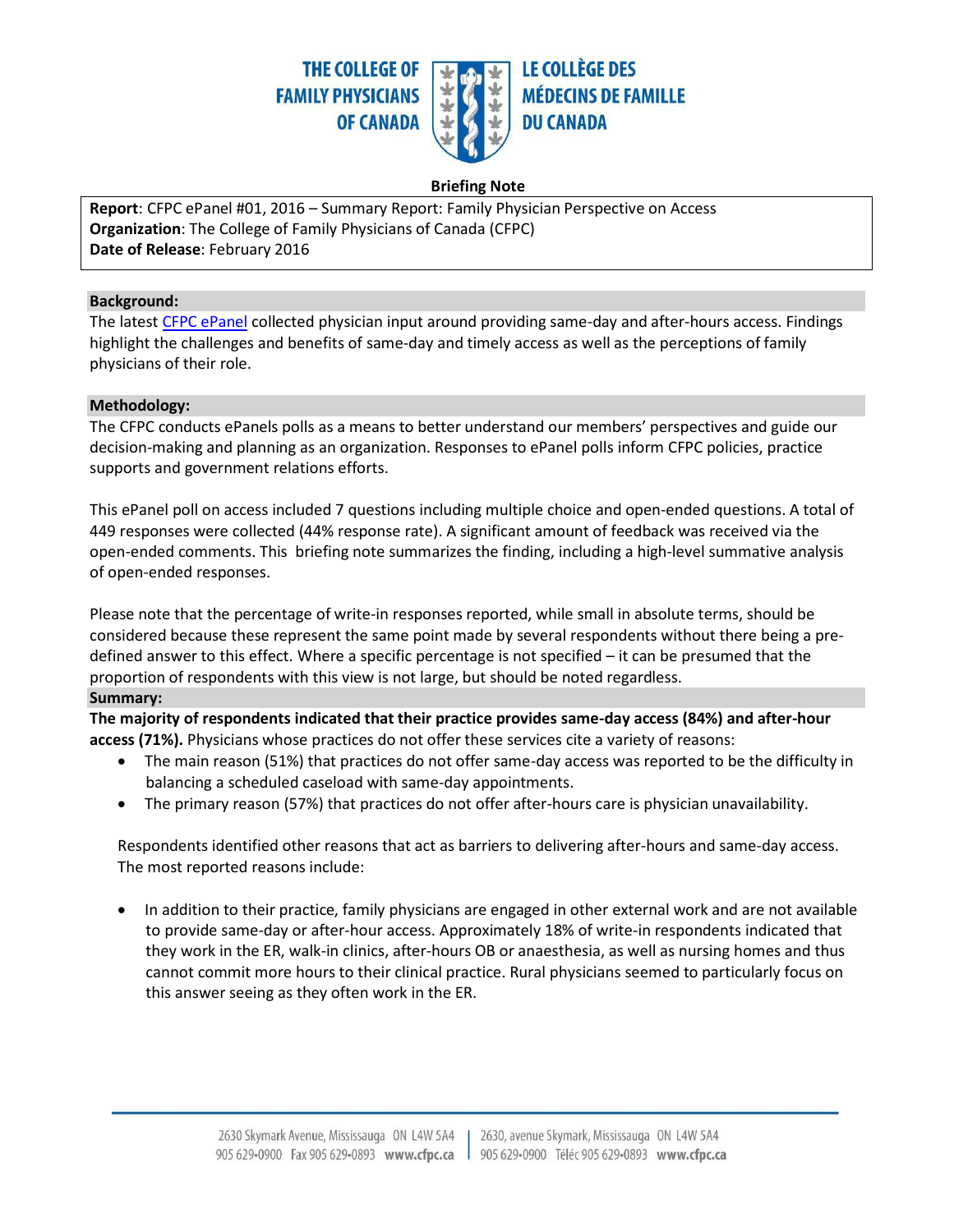### **THE COLLEGE OF FAMILY PHYSICIANS OF CANADA**



# **LE COLLÈGE DES MÉDECINS DE FAMILLE DU CANADA**

**Blended models as an alternative to same-day access.** Instead of exclusively providing same-day access, some respondents (9% of write-ins) prefer a blended model of care that allows for scheduled and same-day access appointments.

**Team-based care as a facilitator of same-day and after-hours access.** Given the busy workloads of family physicians and their desire for improved work-life balance, many respondents feel that there is not sufficient time to offer same-day and after-hour access. This is especially true in solo practices. Those who identify as a team-based practice were likely to have other team members offering same-day and after-hours access.

- Some family physician respondents (11% of write-ins) identified their team-based practices as a means to offer same-day and after-hours services through sharing the workloads and dividing the call schedules. A few responses cite Alberta PCNs as a positive example of team-based care improving access.
- Responses highlight the need for team-based approaches to be financially supported within the health care system.

**65% of the respondents identify after-hour access to primary care as a core feature that should be available to all patients.** Family physicians identified many potential consequences of family physicians not providing after-hours and same-day access. Consequences include:

- Governments will demand family practices abide by stricter regulatory requirements (25%).
- Write-in responses included:
	- o Increased strain on ER which can lead to increased health care spending (36% of write-ins).
	- o Breakdown in continuity of care for patients (18% of write-ins).
	- $\circ$  Inefficiency and duplication of services in the health care system (5% of write-ins).

**Over half (53%) of respondents are willing to provide services needed to ensure after-hours and same-day access if it can be done while maintaining reasonable work hours for individual physicians.** Write-in supports that were identified as helpful for same-day and after-hours access include:

- Changes to funding. Some highlighted the inefficiencies of the current rostering of patients and how it is tied to funding and suggest a restructuring in order to incentivize increased access to services.
- Increasing supply of physicians (particularly in rural areas). Responses from rural family physicians highlighted the importance of distinguishing between the expectations of working in a rural and urban settings. With limited health human resources, many rural doctors deliver hospital-based care and ER care and cannot offer after-hours care in their practices.
- Offering training and supports for those who want to offer advanced access services.

**Controversy about whether this should be an obligation.** Responses highlight the fact that there are currently no regulations obligating family physicians to offer same-day and after-hours access. Discussion on this topic is varied with some highlighting that this should not be mandated, particularly given the lack of resources, and others viewing regulations around access positively.